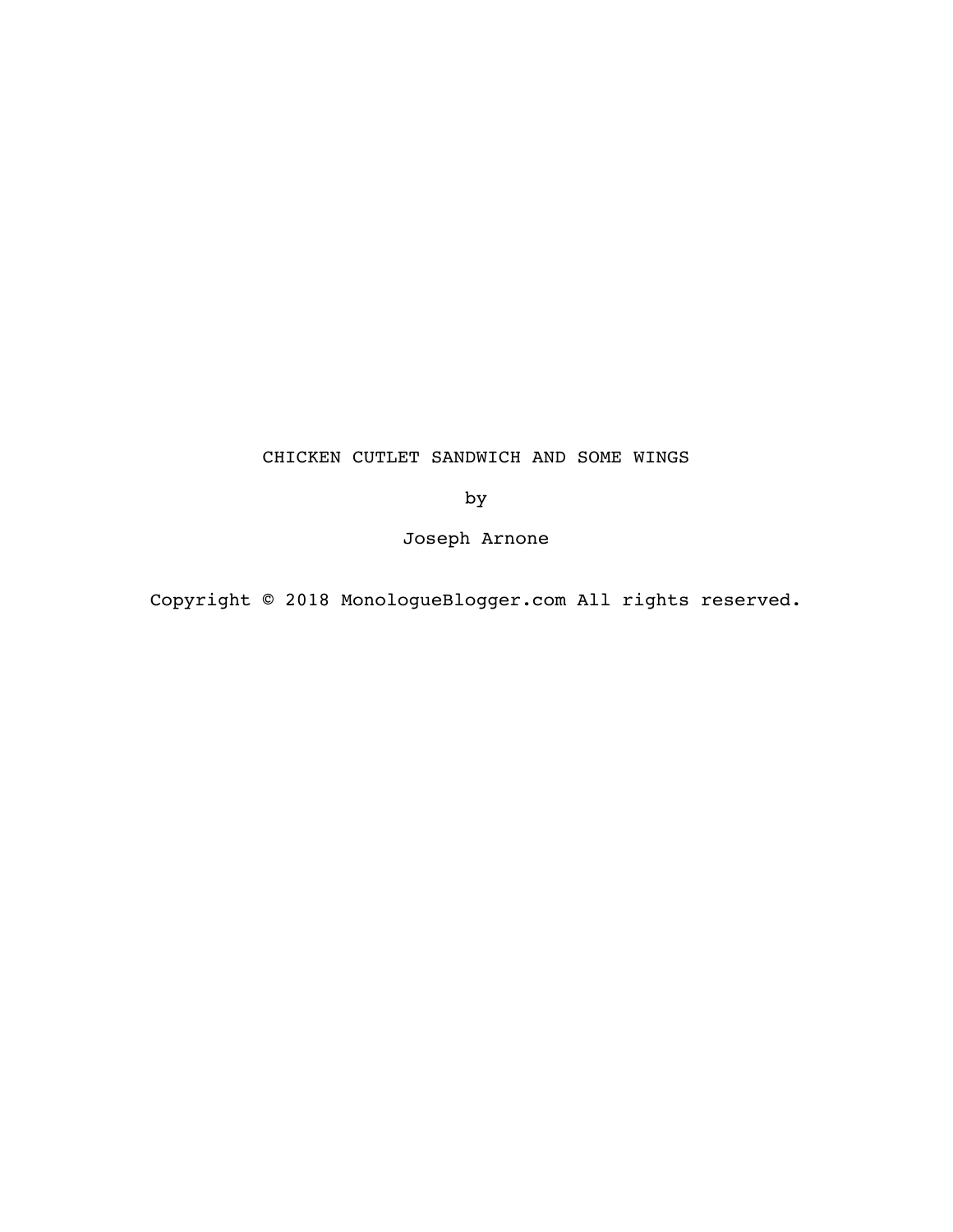EXT. NEIGHBORHOOD - WALKING - AFTERNOON

YOLANDA and DOOGIE are the best of friends walking home together after high school activities.

#### YOLANDA

Why you so touchy feely? So sensitive! I can't say nothing without you taking offense to it. What's wrong with you?

## DOOGIE

You don't see yourself. You always have something negative to say.

YOLANDA Yeah but I'm playing with you though.

DOOGIE Doesn't feel like playing.

YOLANDA How long you know me Doogie?

DOOGIE

Forever.

YOLANDA So whatch you sayin'?

DOOGIE You get aggressive.

YOLANDA

Awwww, poor Doogie gettin' all sad on me.

DOOGIE See? That tone right there. It's like you don't like me.

YOLANDA Course I like you. You're my best friend.

DOOGIE

You sure?

YOLANDA You on your period?

DOOGIE You need to chill.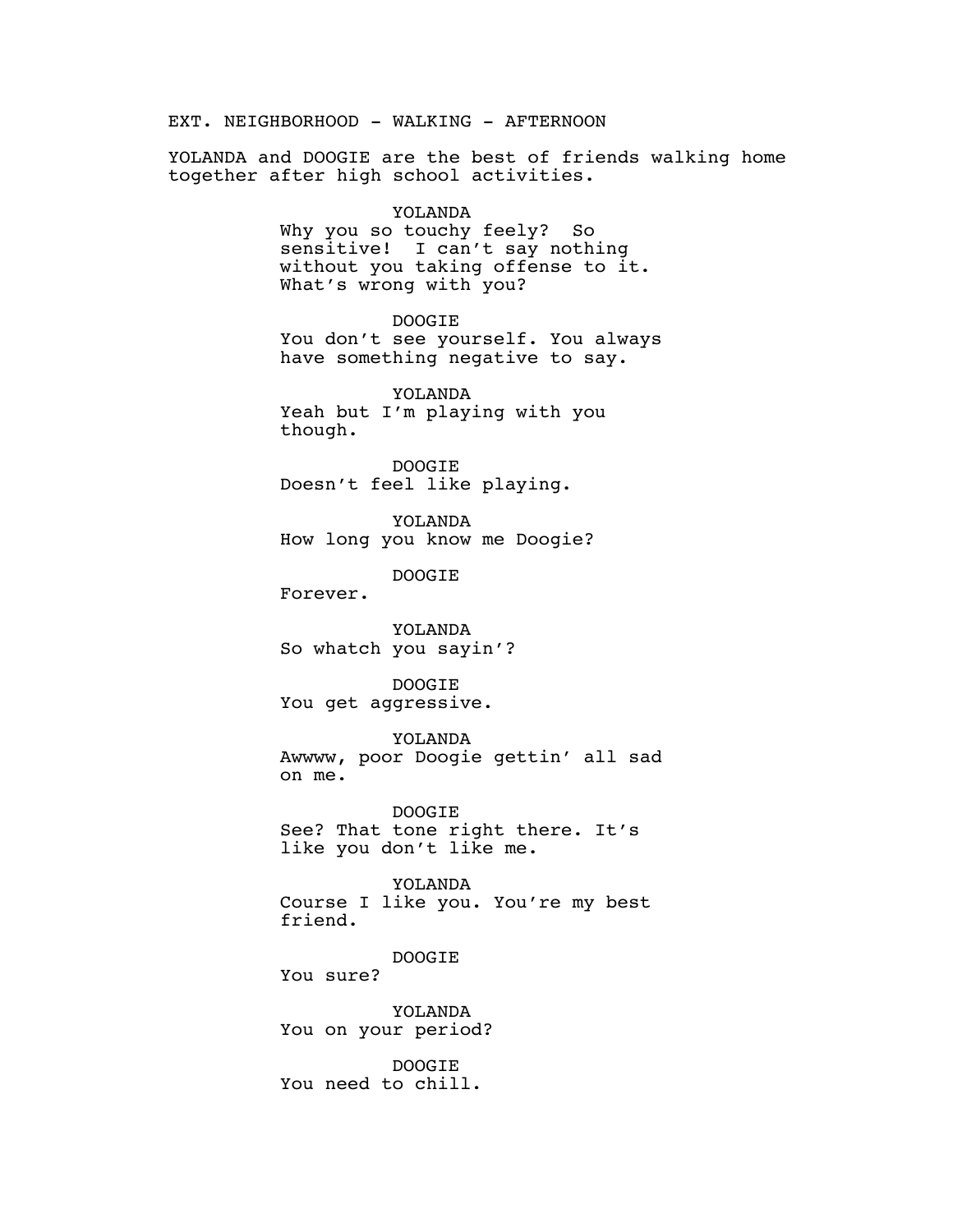YOLANDA

Damn.

DOOGIE (SNAPS) I'm serious!

BEAT.

YOLANDA I'll leave you alone then.

DOOGIE I don't want to be left alone, I just want to be treated right! Is that so hard for everybody to understand?

BEAT.

### YOLANDA …What's up?

DOOGIE pulls his shirt over his shoulder to reveal a dark bruise.

What the hell?

DOOGIE My brothers beat the shit out of me last night.

YOLANDA Like play fighting or for real?

DOOGIE

For real.

YOLANDA Does it hurt?

YOLANDA touches DOOGIE'S bruise and he winces.

Oh! Sorry!

DOOGIE Damn! (puts his shirt back over his shoulder)

YOLANDA Why those assholes always do that to you?!

DOOGIE There was no dinner but I saw a chicken cutlet sandwich and some wings in the fridge, so I ate it. (MORE)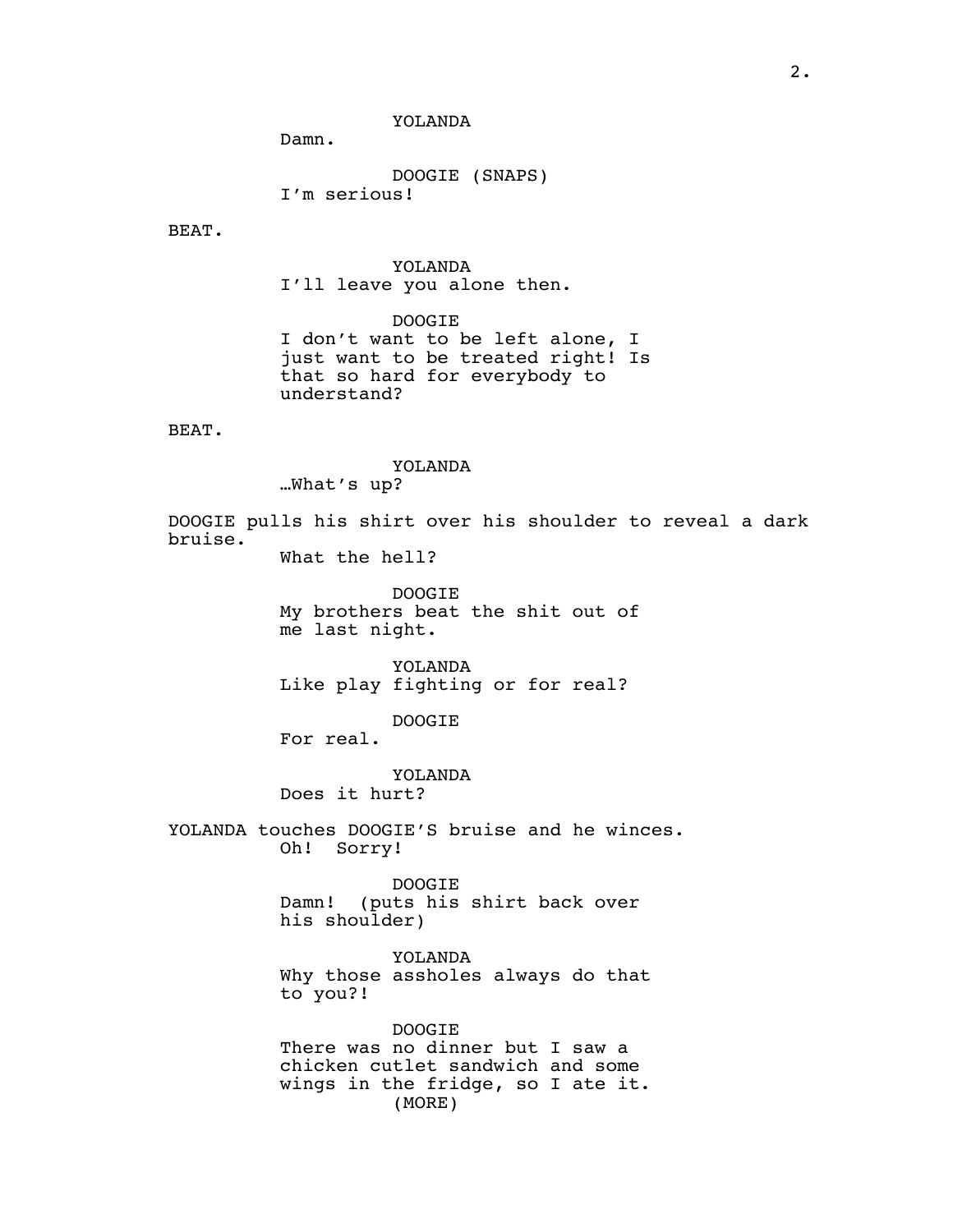DOOGIE (CONT'D) It was their food and they kicked my ass.

YOLANDA Why didn't you come by me for dinner?

DOOGIE How many times am I going to come over for food?

YOLANDA Every day if you want.

DOOGIE Yeah, well, I'm hoping I get this job at McDonalds cause then I can eat and get paid.

YOLANDA You applied?

DOOGIE

Yeah.

YOLANDA Ain't that far from where we live?

DOOGIE

Take my bike.

YOLANDA …I feel stupid now. I should already know, right?

DOOGIE It's not your fault Yola. You're just being you.

BEAT.

YOLANDA Maybe I can work with you, get a job at Mickey D's too.

DOOGIE You would suck. Ha ha.

YOLANDA Whatch you mean? I can flip burgers better than you any day of the week.